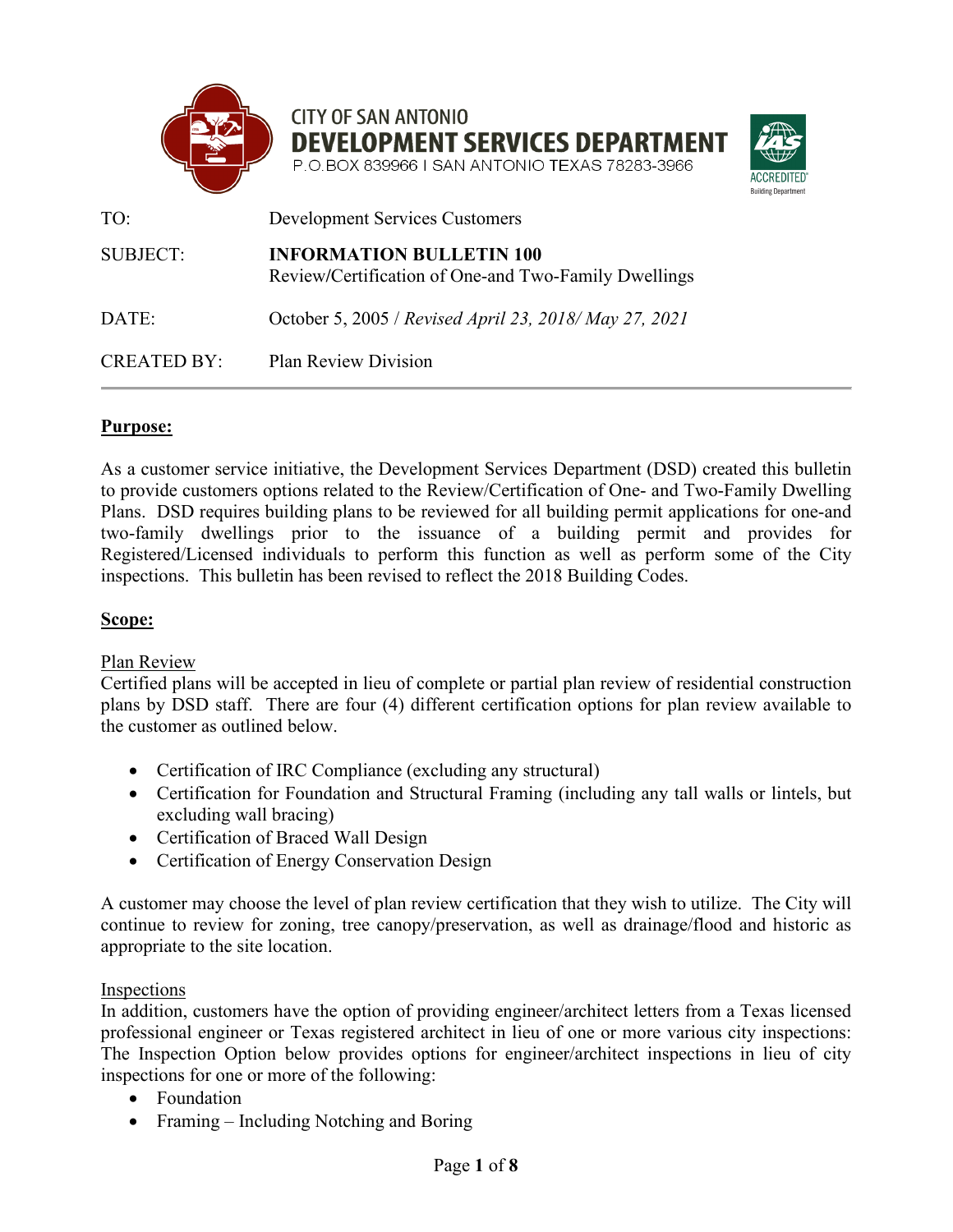- Wall Bracing
- Energy Conservation
- Fire Blocking/Draft Stopping

The City of San Antonio reserves the right to make spot inspections for any of the above types of inspections.

### DETAILS

- **PLAN REVIEW FOR THE IRC (excluding structural foundation and framing or wall bracing**): Plans shall be certified as meeting all applicable requirements of the 2018 International Residential Code (IRC) with local City amendments by a Texas licensed professional engineer or a Texas registered architect. The engineer or architect is required to hold valid licenses/registrations to practice in the State of Texas. If this option is chosen, the attached **Residential Plan Certification Statement IRC – Sheet 1** - shall be completed and submitted as a pdf electronically with the Residential Building Permit online application and with plans and other documents uploaded to the [BuildSA Customer Portal.](https://aca.sanantonio.gov/CitizenAccess/Welcome.aspx)
- **PLAN REVIEW FOR STRUCTURAL (including any tall walls and lintels but excluding braced walls):** Plans shall be certified as meeting all applicable requirements of the 2018 International Residential Code (IRC) for structural – foundation and framing with local City amendments. These certifications may be reviewed and certified by a professional engineer or registered architect with a valid license/registration to practice in the State of Texas. If this option is chosen, the attached **Residential Plan Certification Structural– Sheet 2** - shall be completed and submitted as a pdf electronically with the Residential Building Permit online application and with plans and other documents uploaded to the [BuildSA Customer Portal.](https://aca.sanantonio.gov/CitizenAccess/Welcome.aspx)

The Certification shall indicate if any tall walls and/or lintels (if used in the design) are included in the home. These items require a design by a Texas licensed engineer or registered architect. Therefore if not included in the certification, the City will review for these engineer/architect designs and details, and require them to be submitted with the design stamp and sealed.

- **PLAN REVIEW FOR DESIGN OF WALL BRACING:** Where wall bracing designs meet or exceed the prescriptive methods described in the 2018 IRC, plans may be reviewed and certified by a licensed professional engineer or registered architect with a valid license/registration to practice in the State of Texas. The certification states that the plans meet the brace wall provisions of the 2018 IRC, or meets the structural requirements of the 2018 IBC. Wall bracing plans and details shall be provided and stamped and signed by a registered architect or licensed professional engineer. If this option is chosen, the attached **Residential Plan Certification Statement WALL BRACING – Sheet 3** - shall be completed and submitted as a pdf electronically with the Residential Building Permit online application and with plans and other documents uploaded to the [BuildSA Customer Portal.](https://aca.sanantonio.gov/CitizenAccess/Welcome.aspx)
- **PLAN REVIEW FOR ENERGY CONSERVATION:** Where the applicant wishes to certify that the residential design meets the 2018 International Energy Conservation Code with local City amendments, plans may be reviewed and certified by a professional engineer or registered architect with a valid license/registration to practice in the State of Texas. If this option is chosen, the attached **Residential Plan Certification Statement ENERGY CONSERVATION– Sheet 4** - shall be completed and submitted as a pdf electronically with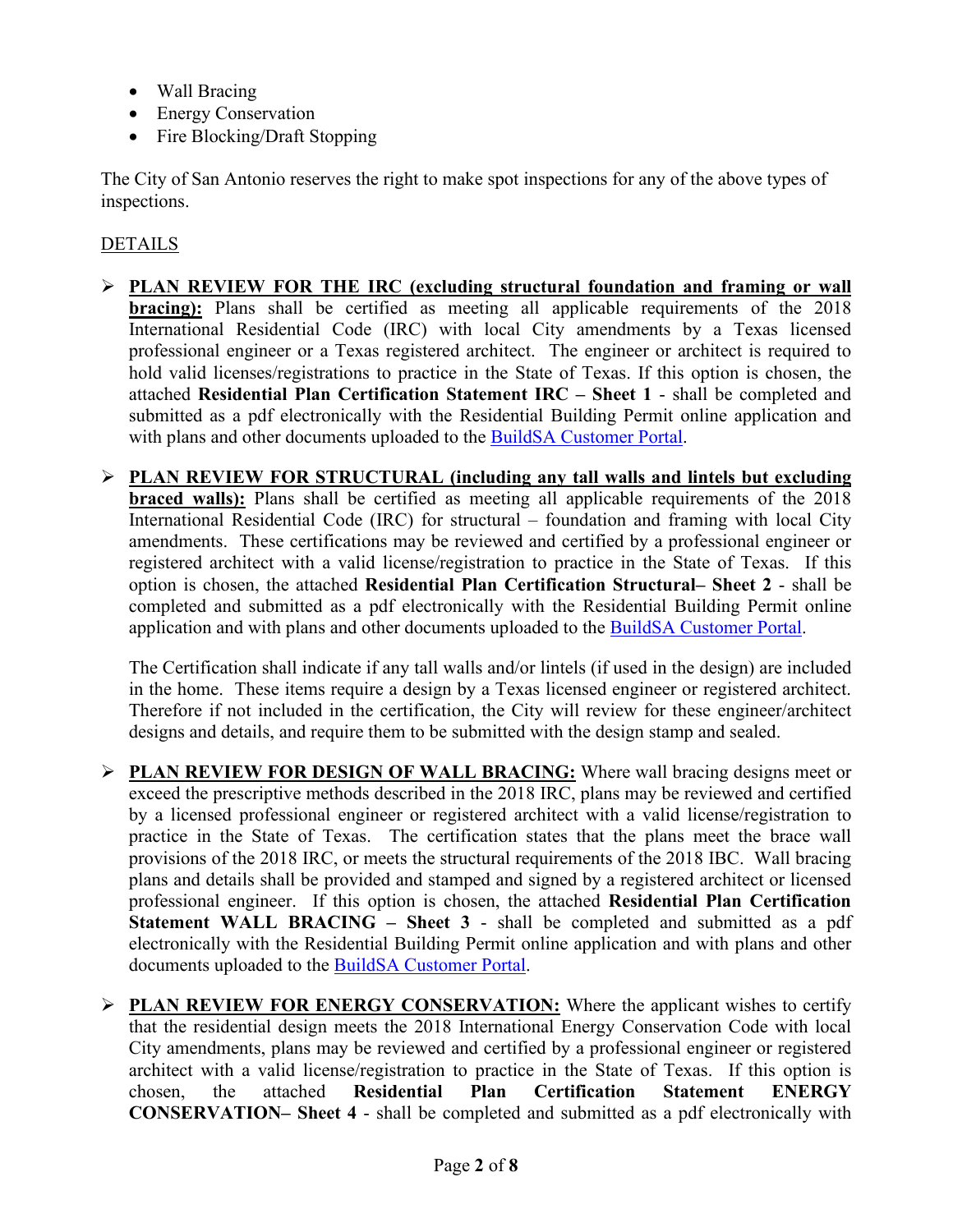the Residential Building Permit online application and with plans and other documents uploaded to the [BuildSA Customer Portal.](https://aca.sanantonio.gov/CitizenAccess/Welcome.aspx)

- **INSPECTION OPTION:** Engineer/architect letters may be submitted to meet one or more of the following inspections:
	- o **Foundation**
	- o **Framing (which includes Notching and Boring)**
	- o **Wall Bracing**
	- o **Energy Conservation (insulation, reflective roof, and fenestration, not MEP)**
	- o **Fire Blocking/Draft Stopping**

The City of San Antonio reserves the right to make spot inspections for any of the above types of inspections.

The last document attached to this Information Bulletin is the **Residential Inspection Certification Statement** which shall be uploaded to the permit record as an attachment in the BuildSA [Customer](https://aca.sanantonio.gov/CitizenAccess/Welcome.aspx)  [Portal.](https://aca.sanantonio.gov/CitizenAccess/Welcome.aspx) Submittal of a document to clear an inspection will create a review to the Department of Development Services to review and clear certain the inspections performed by a Texas Architect/Engineer prior to release of the Certificate of Occupancy.

Should you have any questions on this process, please contact the Plan Review Staff at [DSDPlansManagement@sanantonio.gov.](mailto:DSDPlansManagement@sanantonio.gov)

Attachments: Residential Plan Certification Statements (four documents) Intent to Provide Inspections by a Texas licensed engineer or registered architect Engineer/Architect Residential Inspection Certification Statement

#### **Summary:**

This Information Bulletin is for informational purposes only.

| <b>Prepared by:</b> | Richard Chamberlin, PE, Development Services Engineer |
|---------------------|-------------------------------------------------------|
| <b>Reviewed by:</b> | Florence Diaz, Plans Examiner Supervisor              |
| Authorized by:      | Crystal Gonzales, PE, CBO, Assistant Director         |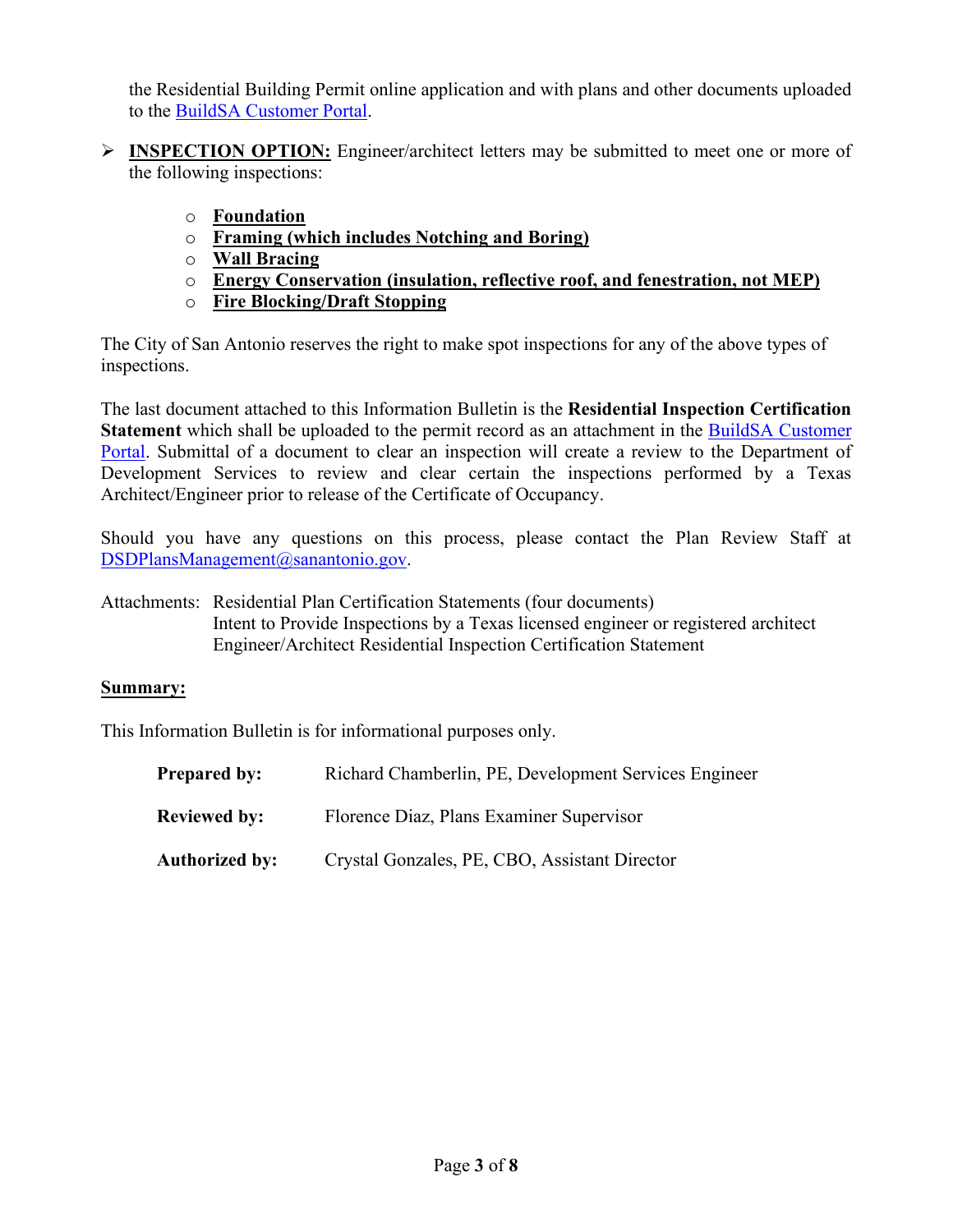

### **RESIDENTIAL PLAN CERTIFICATION STATEMENT – FOR THE IRC (excluding structural and braced wall)**

Sheet 1 of 4

RE: Project Address: (N/A if Master Plan): \_\_\_\_\_\_\_\_\_\_\_\_\_\_\_\_\_\_\_\_\_\_\_\_\_\_\_\_\_\_\_\_\_\_\_

Master Plan Name/or AP #:

I hereby certify that the above-referenced residential plans meet the requirements of the 2018 International Residential Code with local city amendments and Part I of the requirements for Plan Review Submittal for One- and Two-Family Dwellings [\(Information](http://docsonline.sanantonio.gov/FileUploads/dsd/IB101.pdf) Bulletin 101). I further acknowledge that the Development Services Department will continue to review for zoning, tree and drainage requirements. I also certify that I am a Texas licensed professional engineer or a Texas registered architect and that I have the necessary knowledge and experience that enables me to make this certification statement. Finally, I certify that the drawings submitted with this permit application include all necessary notes and details to ensure that the builder can build the structure to my specifications and the City inspector can verify the construction.

| Signature: | Date:         |
|------------|---------------|
| Name:      | Phone Number: |

Address: \_\_\_\_\_\_\_\_\_\_\_\_\_\_\_\_\_\_\_\_\_\_\_\_\_\_\_\_\_\_\_\_\_\_\_\_\_\_\_\_\_\_\_\_\_\_\_\_\_\_\_\_\_\_\_\_\_\_

Texas Registered Architect or Texas Licensed Engineer's Seal: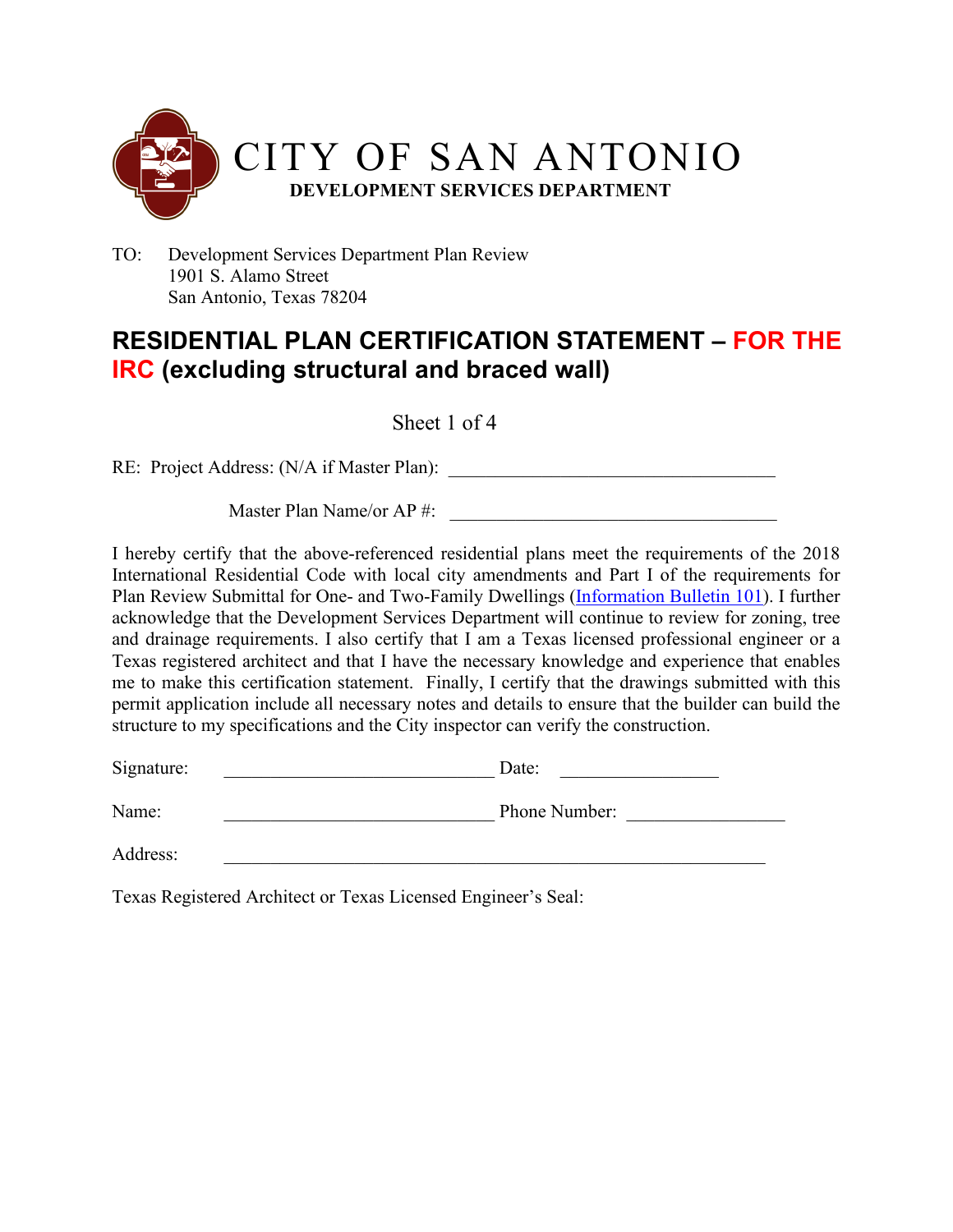

# **RESIDENTIAL PLAN CERTIFICATION STATEMENT – FOR STRUCTURAL**

Sheet 2 of 4

RE: Project Address: (N/A if Master Plan):

Master Plan Name/or AP #:

**The design includes: Tall Walls Yes No Lintels Yes No**

I hereby certify that the above-referenced residential plans meet all applicable structural provisions of the 2018 International Residential Code as currently adopted by the City of San Antonio (COSA), or meet the structural design requirements of the 2018 International Building Code as currently adopted by COSA. I also certify that I am a registered architect or licensed professional engineer in the State of Texas in good standing and that I have the necessary structural engineering knowledge and experience that enables me to make this certification statement. Finally, I certify that the drawings submitted with this permit application include all necessary notes and details to ensure that the builder can build the structure to my specifications and the City inspector can verify the construction.

| Signature:                                              |  |  |
|---------------------------------------------------------|--|--|
| Name:                                                   |  |  |
| Date:                                                   |  |  |
| Address:                                                |  |  |
|                                                         |  |  |
|                                                         |  |  |
| Phone Number:                                           |  |  |
| red Architect or Licensed Professional Engineer's Seal- |  |  |

Texas Registered Architect or Licensed Professional Engineer's Seal: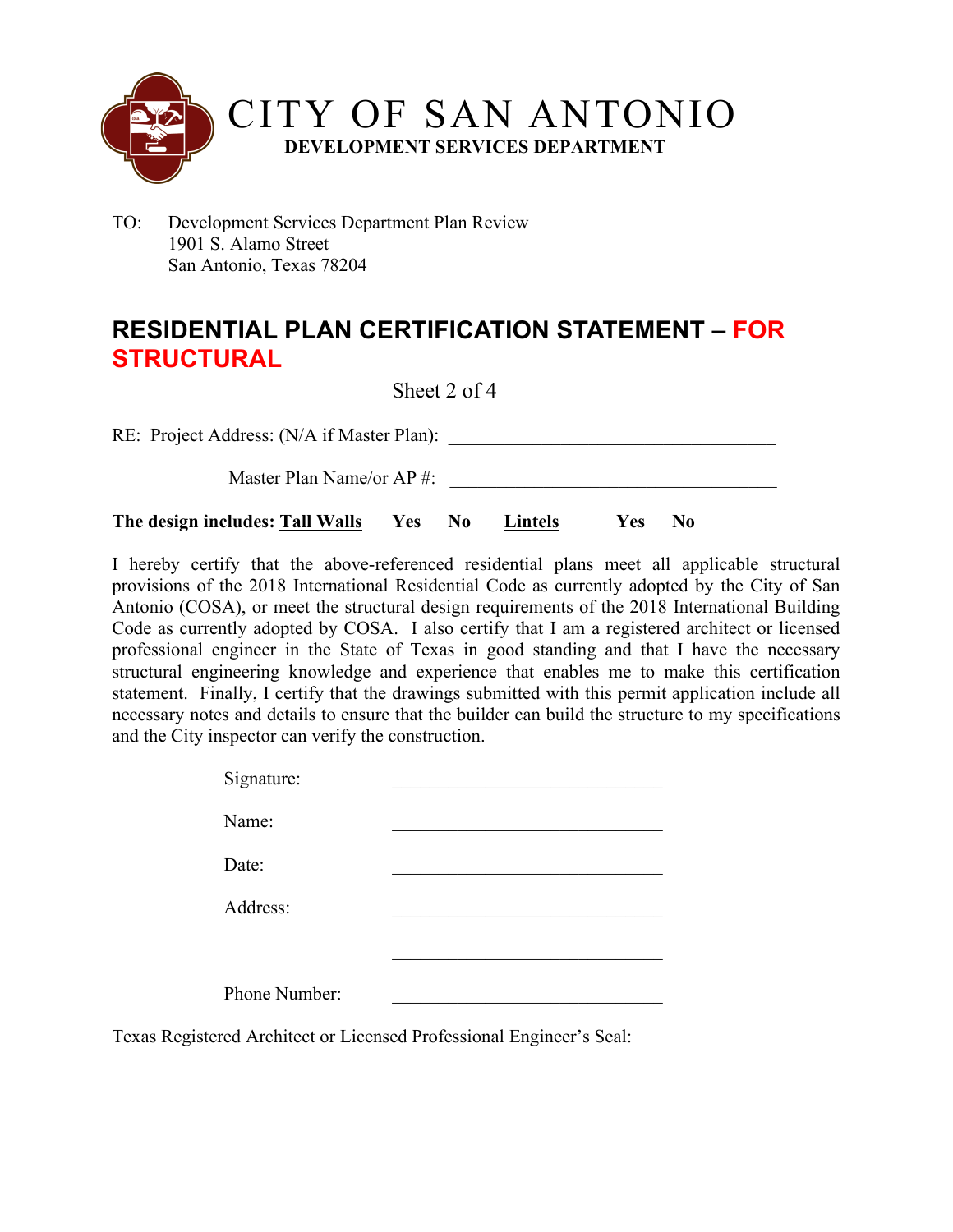

## **RESIDENTIAL PLAN CERTIFICATION STATEMENT – FOR BRACED WALL DESIGN**

### Sheet 3 of 4

RE: Project Address: (N/A if Master Plan): \_\_\_\_\_\_\_\_\_\_\_\_\_\_\_\_\_\_\_\_\_\_\_\_\_\_\_\_\_\_\_\_\_\_\_

Master Plan Name/or  $AP \#$ :

I hereby certify that the above-referenced residential plans meet all applicable brace wall provisions of the 2018 International Residential Code as currently adopted by the City of San Antonio (COSA), or meet the structural design requirements of the 2018 International Building Code as currently adopted by COSA. I also certify that I am a registered architect or licensed professional engineer in the State of Texas in good standing and that I have the necessary structural engineering knowledge and experience that enables me to make this certification statement. Finally, I certify that the drawings submitted with this permit application include all necessary notes and details to ensure that the builder can build the structure to my specifications and the City inspector can verify the construction.

| Signature:    |  |
|---------------|--|
| Name:         |  |
| Date:         |  |
| Address:      |  |
|               |  |
|               |  |
| Phone Number: |  |
|               |  |

Texas Registered Architect or Licensed Professional Engineer's Seal: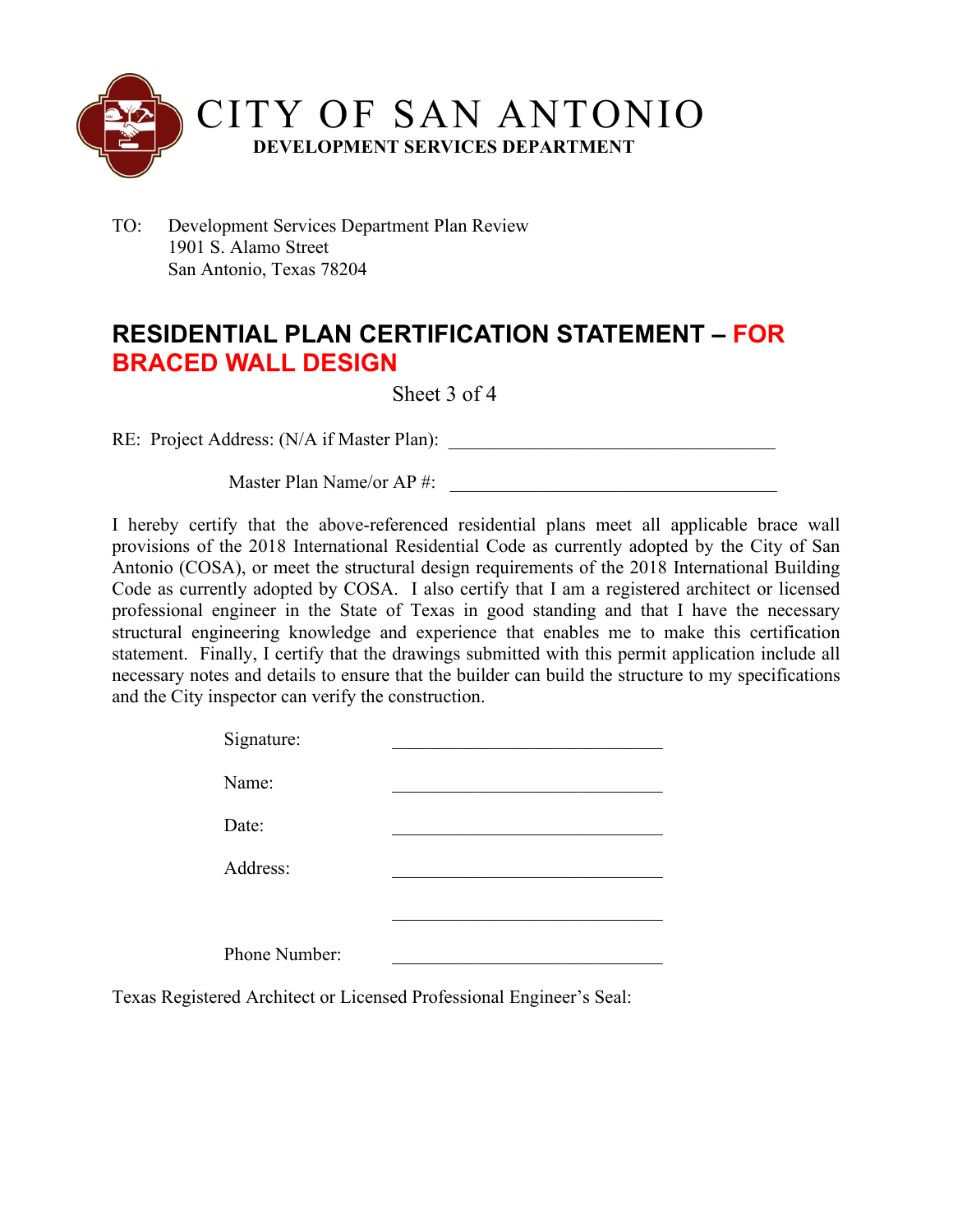

# **RESIDENTIAL PLAN CERTIFICATION STATEMENT – FOR ENERGY CONSERVATION**

Sheet 4 of 4

RE: Project Address: (N/A if Master Plan): \_\_\_\_\_\_\_\_\_\_\_\_\_\_\_\_\_\_\_\_\_\_\_\_\_\_\_\_\_\_\_\_\_\_\_

Master Plan Name/or AP  $\#$ :

I hereby certify that the above-referenced residential plans meet all applicable residential provisions of the 2018 International Energy Conservation Code as currently adopted by the City of San Antonio. I also certify that I am a Texas licensed professional engineer or a Texas registered architect and that I have the necessary knowledge and experience that enables me to make this certification statement. Finally, I certify that the drawings submitted with this permit application include all necessary notes and details to ensure that the builder can build the structure to my specifications and the City inspector can verify the construction.

| Signature:    |  |
|---------------|--|
| Name:         |  |
| Date:         |  |
| Address:      |  |
|               |  |
| Phone Number: |  |

Certified Professional Building Designer (AIBD Designation), Texas Registered Architect or Texas Licensed Engineer's Seal: